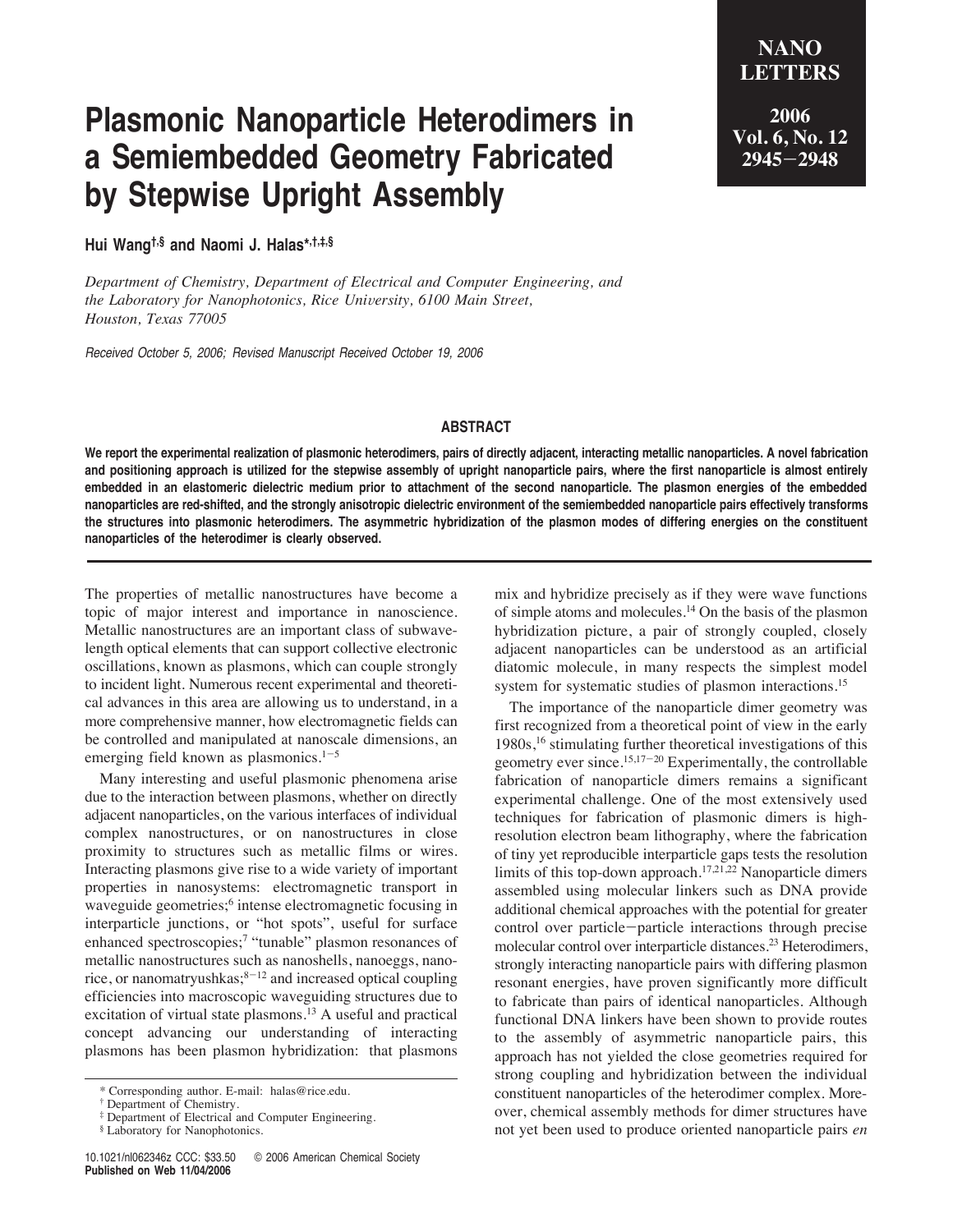

**Figure 1.** Schematic illustration of the fabrication of nanoshell dimers.

*masse*, a capability that would facilitate the bottom-up incorporation of more complex nanoparticle assemblies into macroscopic functional materials or nanosystems. For example, such capabilities would greatly facilitate the manufacturability of large-area optical and infrared metamaterials.24,25

Here we report the fabrication and characterization of plasmonic heterodimers using a stepwise assembly method for fabricating semiembedded nanoparticle pairs, that is, where one of the two nanoparticles is submerged in an elastomeric dielectric medium. We utilize nanoshells, spherical metallodielectric core-shell nanoparticles with geometrically tunable plasmon resonances, as the nanoparticle "atoms" with which we construct our dimer structures.<sup>8,26</sup> When pairs of identical nanoparticles are assembled in this semiembedded geometry, the presence of the dielectric medium surrounding one of the two nanoparticles preferentially shifts its plasmon resonance so that the resulting structure is strongly asymmetric, hence, a heterodimer. Here we exploit the property that nanoshells have significantly greater surface plasmon resonance shifts upon change in dielectric embedding medium than a corresponding solid spherical metallic nanoparticle.<sup>27-29</sup> Hybridization between the asymmetric plasmon modes of the two constituent individual nanoshells is clearly observed, resulting in bright bonding and antibonding dimer plasmon modes. We also show that this same fabrication approach can be used to assemble heterodimer structures directly, using two different nanoparticles. The use of this semiembedded geometry to create heterodimers through symmetry reduction of homodimer structures, all with the same order and orientation, and over a macroscopic sample size, is a particularly straightforward and systematic way to enable the observation of plasmon hybridization in the heterodimer geometry using extremely straightforward optical techniques.

In Figure 1, the fabrication procedure for semiembedded Au nanoshell dimers is schematically illustrated, and scanning electron micrographs of the fabrication at various stages in the process are illustrated in Figure 2. The silica-core Aushell nanoparticles were fabricated following a previously reported seed-mediated electroless plating method.8 The nanoshells were then immobilized onto poly(4-vinylpyridine) (PVP) functionalized glass substrates as a monolayer of isolated nanoshells (see Figure 2A).<sup>29,30</sup> The average interparticle distance is much larger than the diameter of the nanoshells, therefore, the lateral plasmon interactions between the nanoshells, or the assembled nanoshell dimers, are negligible. The surface of these immobilized nanoshells was further functionalized with a PVP layer, which served as the



**Figure 2.** (A) SEM image of monolayer of Au nanoshells (95  $\pm$ 10 nm core radius,  $17 \pm 2$  nm shell thickness) immobilized on PVP-glass. (B) SEM image of the monolayer of PVP-functionalized Au nanoshells. (C) Top-view (tilt  $= 0^{\circ}$ ) and (D) side-view (tilt  $=$ 45°) SEM images and (E) AFM image of Au nanoshells partially imbedded in PDMS. (F) Top-view (tilt  $= 0^{\circ}$ ) and (G) side-view (tilt  $= 45^{\circ}$ ) SEM images of the nanoshell dimers. The scale bars in the SEM images represent 400 nm.

interparticle linker/spacer between Au nanoshells in the final assembled dimers. Then poly(dimethyl siloxane) (PDMS) elastomer was poured over the immobilized and PVPfunctionalized nanoshells and left to stand for nominally 5 h at 353 K for curing. Once cured, the PDMS could be peeled off the substrate, resulting in a PDMS film with partially embedded, PVP-functionalized nanoshells. Such a PDMS embedding and molding technique has also been previously utilized to embed spherical silver nanoparticles.<sup>31,32</sup> The embedded nanoshells exhibit a much darker contrast than the nanoshells exposed in air in the top-view SEM image (Figure 2C), and the partial embedded geometry is clearly observable in the side-view SEM image (Figure 2D). These partially embedded, PVP-functionalized nanoshells protruded nominally 15 nm from the surface of PDMS in this case,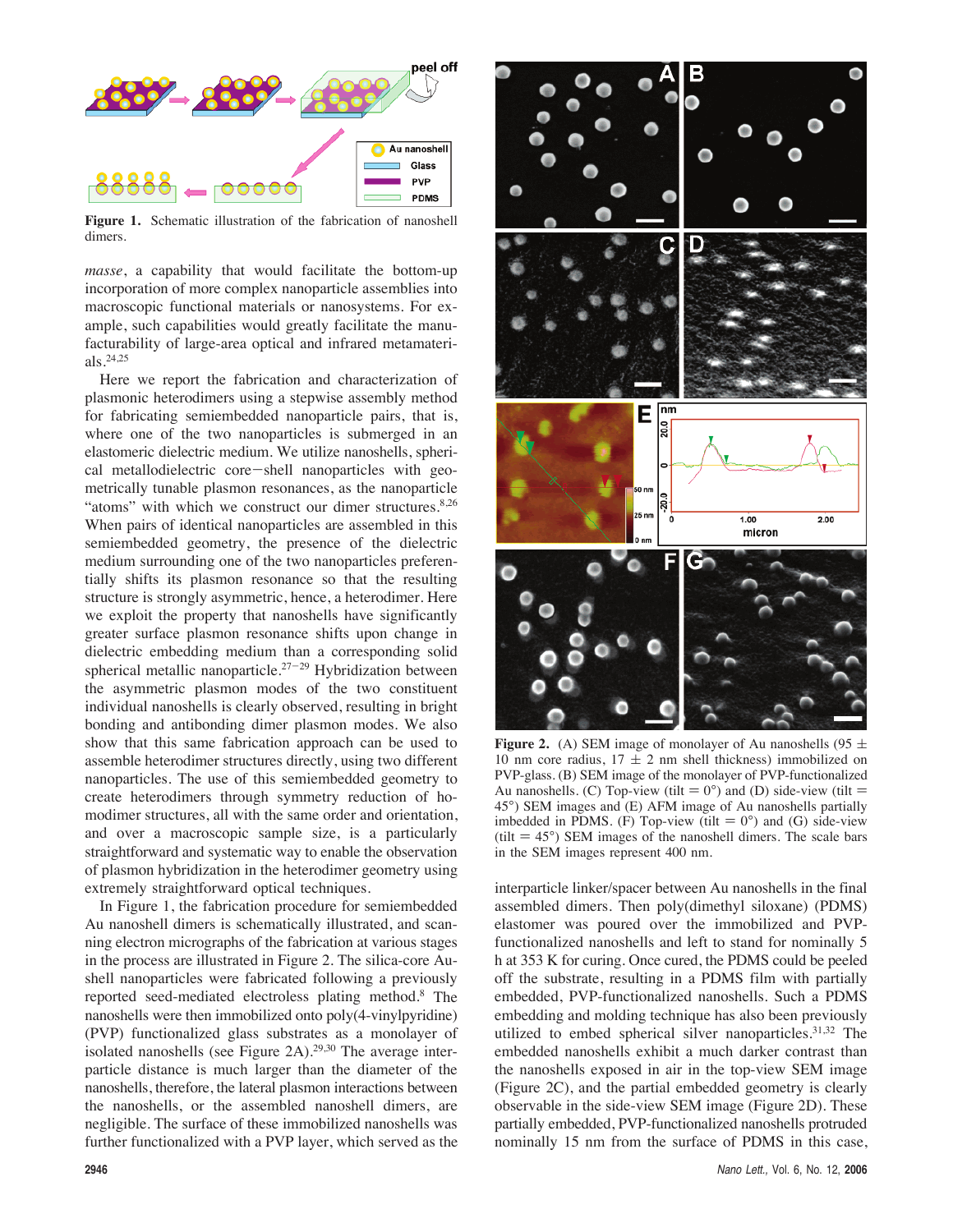

**Figure 3.** Plasmonic properties of nanoshell dimers. (A) Extinction spectra of nanoshells on glass slide exposed in air (a), the nanoshells partially embedded in PDMS (b), and the nanoshell dimers (c). Measurements were performed using unpolarized incident light at normal incident direction with respect to the surface of the PDMS slab. (B) Energy diagram showing the schematics of how the plasmon modes of two individual nanoshells hybridize to form dimer plasmon modes. (C) Angular-dependent extinction spectra of the nanoshell dimers illuminated by a linearly polarized incident light. (D) The incident direction, polarization direction, and the measurement geometry of the angular-dependent extinction measurements.

according to the AFM image (Figure 2E), indicating that only approximately 7% of the nanoshell surface area is exposed in this sample. Nanoshell dimer structures were subsequently formed upon immersion of the embedded nanoshell film in a solution of Au nanoshells, where PVP provides the attachment in the interparticle junction. Because the embedded, PVP-functionalized nanoshell surfaces barely protrude from the PDMS slab, the binding between the nanoshells in solution and the embedded nanoshells occurs in a 1:1 stoichiometry. The completed structure exhibits a high yield of semiembedded nanoparticle pairs in a welldefined upright orientation, with the dimer axis perpendicular to the PDMS slab surface (Figure 2F,G). The yield of the nanoshell dimers fabricated in this manner is nominally 80% according to the SEM images of our samples. Assuming that the PVP layers formed on Au nanoshell surfaces have the same thickness as those on planar Au surfaces, which can be precisely measured by ellipsometry, the interparticle spacing of the nanoshell dimers is approximately  $3.5 \text{ nm}$ ,<sup>13</sup> a size regime that is small enough for strong plasmon coupling between the two nanoshells in each nanoparticle pair to occur.

Figure 3A shows the extinction spectra of a monolayer of isolated, dispersed nanoshells supported on a glass slide in air (a), the layer of dispersed nanoshells partially embedded in PDMS prior to dimer assembly (b), and the nanoshell dimers (curve c). All of these measurements were performed

using unpolarized light at normal incidence with respect to the surface of the PDMS slab. In the present studies, although the two nanoshell constituents of each dimer have the same inner and outer shell radius dimensions  $[r_1, r_2] = [95, 112]$ nm, respectively, they possess different plasmon resonance frequencies and multipolar moments because of their different dielectric environments. The spectral peak of the dipole plasmon resonance  $(l = 1)$  of the nanoshells in air (2) occurs at ∼740 nm, while the dipole resonance frequency of the embedded nanoshells (1) is red-shifted to nominally 970 nm, with the additional appearance of a strong quadrupole mode  $(l = 2)$  at 718 nm due to the significantly increased refractive index of the surrounding medium (PDMS). The plasmon hybridization energy diagram of this heterodimer system is shown in Figure 3B. Here, the individual nanoshell dipolar plasmons (denoted 1 and 2) interact with each other to form hybridized bonding (4) and antibonding (4ʹ) dipolar dimer plasmons that shift to lower and higher energies, respectively, relative to the individual nanoshell dipolar plasmon modes. For a heterodimer system, both the bonding and antibonding dipolar dimer plasmon modes are observable because the dipole and multipolar moments of the individual nanoshells are different.19 In contrast, in the homodimer systems consisting of two identical nanoshells, only the bonding dimer plasmon is observable due to the zero dipole net moment formed between the two nanoshells for the antibonding mode.19 The quadrupole mode of the nanoshell embedded in PDMS (denoted as 3) is also observed to hybridize with the dipole mode (2) of the air-side nanoshell, giving rise to additional bright hybridized bonding (5) and antibonding (5ʹ) modes. Modes 5 and 5ʹ are experimentally observable as two shoulders, one on either side of the 4ʹ mode at ∼790 and ∼630 nm respectively, where they contribute to the strongly asymmetric profile of the 4ʹ plasmon line shape. All of the hybridized dimer plasmon modes can be clearly observed in (c) in Figure 3A.

With polarized incident light, the  $UV-vis-NIR$  extinction spectroscopy of this heterodimer film provides additional information regarding the plasmonic interaction of the heterodimer complex due to the orientationally dependent nature of the dimer plasmons. Polarized light provides a powerful tool for investigating the alignment or orientation of optically active anisotropic nanostructures.<sup>31,33</sup> Figure 3C shows the angular-dependent extinction spectra of the nanoshell dimers illuminated by polarized light. The experimental geometry of the angular-dependent extinction spectroscopic measurements are schematically shown in Figure 3D. Maximal coupling between nanoshells occurs when the electric field of the incident pulse is aligned parallel to the dimer axis.<sup>15,19</sup> As the angle  $\theta$  increases, the bonding dipolar dimer plasmon (4) intensifies and progressively red-shifts, while the antibonding dipolar dimer plasmon blue-shifts slightly, indicating increased plasmon coupling between the two nanoshells. This trend has been predicted previously by the plasmon hybridization model and numerical electrodynamical calculations (FDTD).15,19 Moreover, the interaction between the dipole plasmon resonance of the nanoshells in air (2) and quadrupole mode of the embedded nanoshells (3) also increases in strength with increasing  $\theta$ . At  $\theta = 45^{\circ}$ and 60°, the 5 and 5ʹ modes appear as shoulders on the longer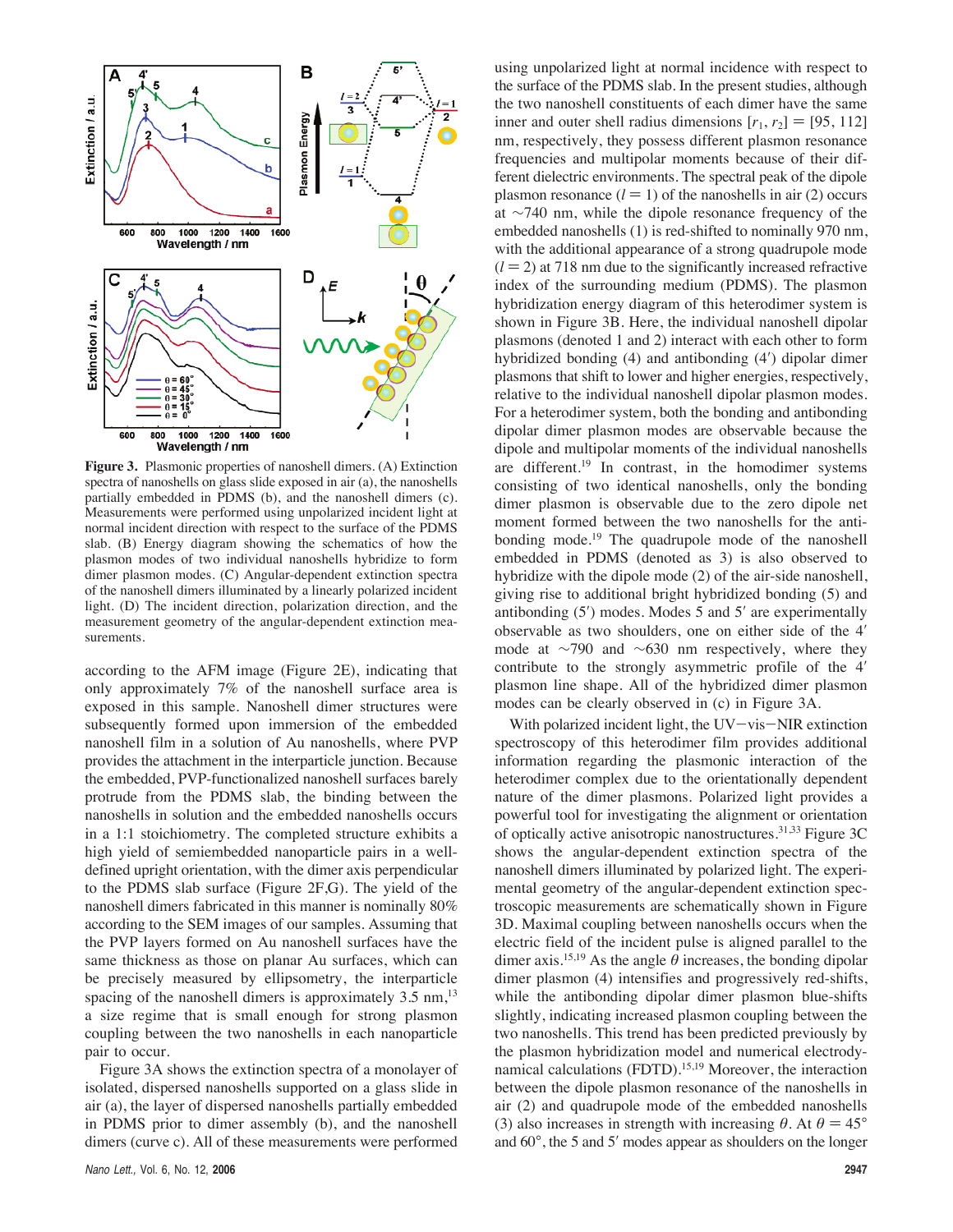

**Figure 4.** SEM images of (top) a nanoshell partially embedded in PDMS and (bottom) a nanoshell heterodimer consisting of two nanoshells with different core and shell dimensions. The images were taken using tilt  $= 0^{\circ}$ , 30°, and 60°.

and shorter wavelength side of peak 4ʹ, respectively. As we have reported recently, the increased hybridization due to symmetry-breaking in individual plasmonic nanostructures (nanoeggs) also introduces similar broadening and asymmetry in the line shapes of plasmon peaks in their extinction spectra.<sup>11</sup> In addition, for nanoparticles and assemblies with dimensions exceeding the electrostatic limit, phase retardation effects are likely to introduce additional asymmetry and complexity to the spectral line shapes.34

It is important to note that this stepwise assembly method can be used to fabricate truly asymmetric nanoparticle pairs in upright and equivalent orientations (Figure 4). This image reveals a nanoshell heterodimer AB where A consists of a  $[r_1, r_2] = [140, 160]$  nm nanoshell and B consists of a  $[r_1, r_2]$  $r_2$ ] = [60, 76] nm nanoshell. The angle-dependent images clearly show the two nanoparticles directly adjacent to each other. The plasmon modes of A and B were shifted too far off resonance with respect to each other to show evidence of hybridization in this case.

In summary, we have developed an efficient and versatile stepwise benchtop assembly method for the fabrication of nanoparticle heterodimers and have clearly observed plasmon hybridization in our assembled plasmonic heterodimer system. This method can be widely adapted to fabricate oriented dimers of other geometries of metals and because PVP provides a general binding mechanism for metallic molecules onto a variety of varying material substrates, it is likely to be useful for the assembly of oriented heterodimers of differing materials, with possible semiconductor, polymer, or magnetic nanoparticle constituents. Alternatively, by varying the linker molecules used in the assembly of oriented nanoparticle pairs, one can likely construct oriented molecular rulers to probe interparticle distances in oriented nanoparticle pairs with a new degree of precision.<sup>23</sup> The ease with which this assembly method can be used to produce pairs of nanoparticles all in the same upright orientation and ordering with respect to a substrate is likely to provide a general approach to the assembly of nanoparticles into more complex, bottom-up functional materials and nanosystems.

**Acknowledgment.** We gratefully acknowledge Professor Peter Nordlander for constructive discussion on the plasmon hybridization theory. This work is supported by Air Force Office of Scientific Research grant F49620-03-C-0068, National Science Foundation (NSF) grant EEC-0304097, the Texas Institute for Bio-Nano Materials and Structures for Aerospace Vehicles funded by NASA Cooperative Agreement no. NCC-1-02038, Robert A. Welch Foundation grant C-1220, and Multidisciplinary University Research Initiative (MURI) grant W911NF-04-01-0203.

**Supporting Information Available:** Experimental details. This material is available free of charge via the Internet at http://pubs.acs.org.

#### **References**

- (1) Xia, Y. N.; Halas, N. J. *MRS Bull.* **2005**, *30* (5), 338-344.
- (2) Maier, S. A.; Brongersma, M. L.; Kik, P. G.; Meltzer, S.; Requicha, A. A. G.; Atwater, H. A. *Ad*V*. Mater.* **2001**, *13*, 1501-1505.
- (3) Barnes, W. L.; Dereux, A.; Ebbesen, T. W. *Nature* **2003**, *424*, 824- 830.
- (4) Ozbay, E. *Science* **2006**, *311*, 189-193.
- (5) Ebbesen, T. W.; Lezec, H. J.; Ghaemi, H. F.; Thio, T.; Wolff, P. A. *Nature* **1998**, *391*, 667-669.
- (6) Maier, S. A.; Atwater, H. A. *J. Appl. Phys.* **2005**, *98*, 011101.
- (7) Michaels, A. M.; Jiang, J.; Brus, L. *J. Phys. Chem. B* **2000**, *104*, 11965-11971.
- (8) Oldenburg, S. J.; Averitt, R. D.; Westcott, S. L.; Halas, N. J. *Chem. Phys. Lett.* **1998**, *288*, 243-247.
- (9) Prodan, E.; Nordlander, P. *Nano Lett.* **2003**, *3*, 543-547.
- (10) Radloff, C.; Halas, N. J. *Nano Lett.* **2004**, *4*, 1323-1327.
- (11) Wang, H.; Wu, Y.; Lassiter, B.; Nehl, C.; Hafner, J. H.; Nordlander, P.; Halas, N. J. *Proc. Natl. Acad. Sci. U.S.A.* **2006**, *103*, 10856- 10860.
- (12) Wang, H.; Brandl, D. W.; Le, F.; Nordlander, P.; Halas, N. J. *Nano Lett.* **2006**, *6*, 827-832.
- (13) Le, F.; Lwin, N. Z.; Steele, J. M.; Kall, M.; Halas, N. J.; Nordlander, P. *Nano Lett.* **2005**, *5*, 2009-2013.
- (14) Prodan, E.; Radloff, C.; Halas, N. J.; Nordlander, P. *Science* **2003**, *302*, 419-422.
- (15) Nordlander, P.; Oubre, C.; Prodan, E.; Li, K.; Stockman, M. I. *Nano Lett.* **2004**, *4*, 899-903.
- (16) Aravind, P. K.; Nitzan, A.; Metiu, H. *Surf. Sci.* **1981**, *110*, 189- 204.
- (17) Su, K. H.; Wei, Q. H.; Zhang, X.; Mock, J. J.; Smith, D. R.; Schultz, S. *Nano Lett.* **2003**, *3*, 1087-1090.
- (18) Hao, E.; Schatz, G. C. *J. Chem. Phys.* **2004**, *120*, 357-366.
- (19) Oubre, C.; Nordlander, P. *J. Phys. Chem. B* **2005**, *109*, 10042-10051.
- (20) Brandl, D. W.; Oubre, C.; Nordlander, P. *J. Chem. Phys.* **2005**, *123*, 024701.
- (21) Atay, T.; Song, J. H.; Nurmikko, A. V. *Nano Lett.* **2004**, *4*, 1627- 1631.
- (22) Gunnarsson, L.; Rindzevicius, T.; Prikulis, J.; Kasemo, B.; Kall, M.; Zou, S. L.; Schatz, G. C. *J. Phys. Chem. B* **2005**, *109*, 1079-1087.
- (23) Sonnichsen, C.; Reinhard, B. M.; Liphardt, J.; Alivisatos, A. P. *Nat. Biotechnol.* **2005**, *23*, 741-745.
- (24) Shalaev, V. M.; Cai, W. S.; Chettiar, U. K.; Yuan, H. K.; Sarychev, A. K.; Drachev, V. P.; Kildishev, A. V. *Opt. Lett.* **2005**, *30*, 3356- 3358.
- (25) Shevchenko, E. V.; Talapin, D. V.; Kotov, N. A.; O'Brien, S.; Murray, C. B. *Nature* **2006**, *439*, 55-59.
- (26) Prodan, E.; Nordlander, P. *J. Chem. Phys.* **2004**, *120*, 5444-5454.
- (27) Prodan, E.; Nordlander, P.; Halas, N. J. *Chem. Phys. Lett.* **2003**, *368*,  $94 - 101.$
- (28) Sun, Y. G.; Xia, Y. N. *Anal. Chem.* **2002**, *74*, 5297-5305.
- (29) Tam, F.; Moran, C. E.; Halas, N. J. *J. Phys. Chem. B* **2004**, *108*, 17290-17294.
- (30) Malynych, S.; Luzinov, I.; Chumanov, G. *J. Phys. Chem. B* **2002**, *106*, 1280-1285.
- (31) Malynych, S.; Chumanov, G. *J. Am. Chem. Soc.* **2003**, *125*, 2896- 2898.
- (32) Malynych, S.; Robuck, H.; Chumanov, G. *Nano Lett.* **2001**, *1*, 647- 649.
- (33) van der Zande, B. M. I.; Koper, G. J. M.; Lekkerkerker, H. N. W. *J. Phys. Chem. B* **1999**, *103*, 5754-5760.
- (34) Westcott, S. L.; Jackson, J. B.; Radloff, C.; Halas, N. J. *Phys. Re*V*. B* **2002**, *66*, 155431.

NL062346Z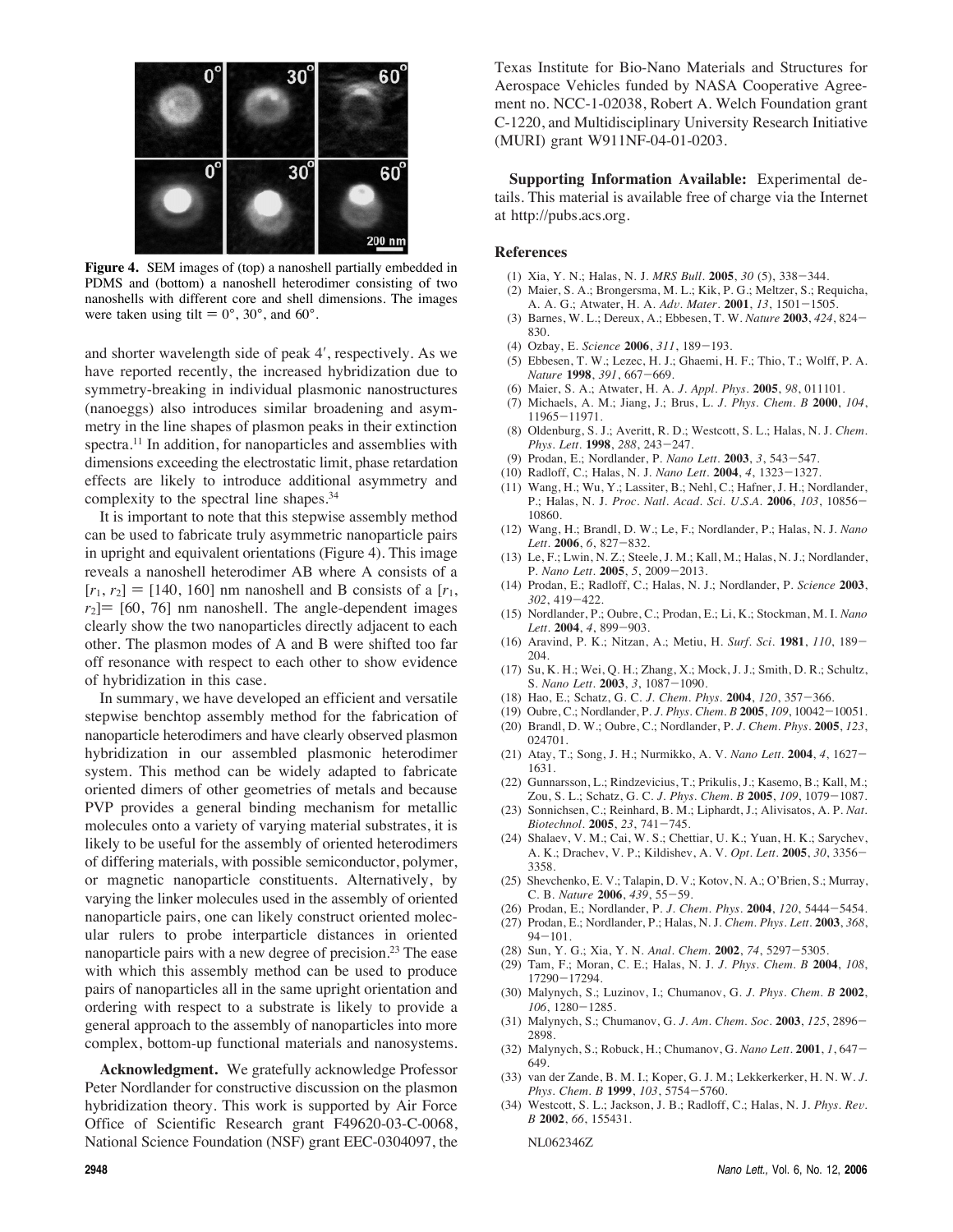# Plasmonic nanoparticle heterodimers in a semiembedded geometry fabricated by stepwise upright assembly

Hui Wang and Naomi J. Halas\*

*Department of Chemistry, Department of Electrical and Computer Engineering, and the Laboratory for Nanophotonics, Rice University, Houston, TX 77005*  \*Corresponding author. Email: [halas@rice.edu](mailto:halas@rice.edu)

### **Experimental details:**

Tetraethyl orthosilicate (TEOS, 99.9999%), (3-aminopropyl)trimethoxysilane (APTMS, >97%), tetrachloroauric acid (HAuCl4•3H2O), tetrakis hydroxymethyl phosphonium chloride (THPC, 80% solution in water), and poly(4-vinylpyridine) (160 000 MW) were purchased from Sigma-Aldrich (St. Louis, MO). Ammonium hydroxide and ethanol were obtained from Fisher Scientific (Hampton, NH). Silicone elastomer (PDMS, Sylgard 184) was purchased from Dow Corning Corporation. Ultrapure water (18.2 MQ resistivity) was obtained from a Milli-Q water purification system (Millipore, Billerica, MA). Glass microscope slides were obtained from Gold Seal Products (Portsmouth, NH). All the chemicals were used as received without further purification. Extinction spectra were obtained using a Cary 5000 UV/Vis/NIR spectrophotometer. Scanning electron microscopy (SEM) measurements were performed using a JEOL 6500 scanning electron microscope. Atomic force microscopy (AFM) was performed with a Digital Instruments Nanoscope IIIa in tapping mode using a 3045JVW piezo tube scanner.

The fabrication of Au nanoshells has previously been described in detail.<sup>1</sup> Briefly, colloidal silica nanospheres prepared by the Stöber method  $2$  were used as the core material. The size of the silica cores was characterized by SEM and dynamic light scattering (DLS) measurements. The surface of the silica particles was then functionalized with APTMS, to generate an amine moiety-coated silica surface, and decorated with tetrakis hydroxymethyl phosphonium chloride stabilized Au nanoparticles  $3 \sim 2$  nm in diameter). The attached Au colloids act as nucleation sites that catalyze the reduction of AuCl<sub>4</sub> ions by formaldehyde, resulting in the formation of continuous Au nanoshells. The as-prepared nanoshells were washed through multiple steps of centrifugation and redispersion in Milli-Q water.

The as-fabricated nanoshells were immobilized onto poly(vinylpyridine)-functionalized glass substrates as a monolayer film of isolated nanoshells.<sup>4</sup> Briefly, glass slides were treated in piranha solution (sulfuric acid : hydrogen peroxide, 7:3) and then immersed in a 1% wt. solution of PVP in ethanol for 24 hours. The slides were rinsed thoroughly with ethanol and dried with  $N_2$  gas flow. Then the PVP-functionalized slides were immersed in an aqueous solution of nanoshells for 1 hour. Upon removal from the nanoshell solution, the films were rinsed with ethanol and dried with  $N_2$ . This resulted in a monolayer of isolated nanoshells immobilized on the PVP functionalized glass surface. The surface of the immobilized nanoshells can be further functionalized with PVP by immersing the nanoshell films in 1% wt. solution of PVP in ethanol for 12 hours. Then the films were removed from the PVP solution, rinsed thoroughly with ethanol and dried with  $N_2$ .